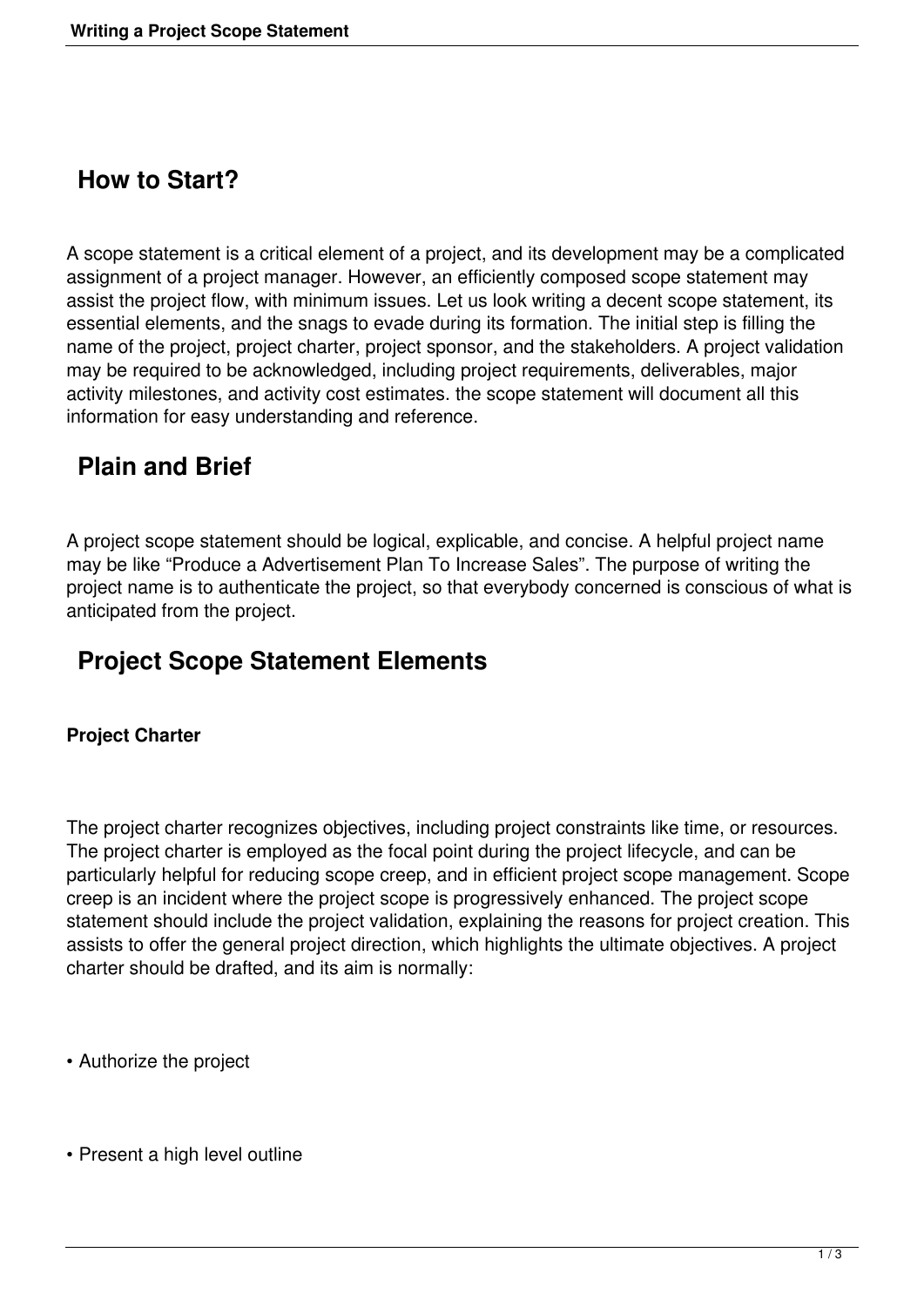• Recognizing the major stakeholders

#### **Deliverables and Exclusions**

The subsequent division in the scope statement may record the project requirements, which are the goals, which must be accomplished. Major milestones may also be included. The goals should be precise and measurable. Project exclusions, which will not be attempted, should also be mentioned, to prevent scope creep. The identification of project exclusions ensures that additional scope is not later added, without being processed through the integrated change control process. The project deliverables are documented accurately. At times, milestones are also mentioned with the major deliverables. The deliverables are required to be mutually approved by the sponsor, and the stakeholders. Deliverables can also incorporate details of assistance that may be essential at the project completion. Clear precise definition of the deliverables will prevent scope creep.

#### **Cost Estimates**

The project scope statement should include accurate activity cost estimates, which will be required during the planning process. Too low cost estimates, which have not been prepared accurately, will cause over budget. If the cost estimates are too high, then funds may remain idle, and will not be available for utilization on other projects. Thus, the cost estimates should be prepared with extreme care. Efficient cost management is a vital project success factor.

#### **Project Acceptance**

The final essential portion of a scope statement is the approved receiving signatures. This is an extremely important step, and will be valuable in scope creep mitigation. Obtaining signatures from all concerned will minimize the chances of subsequent disagreement.

### **Conclusion**